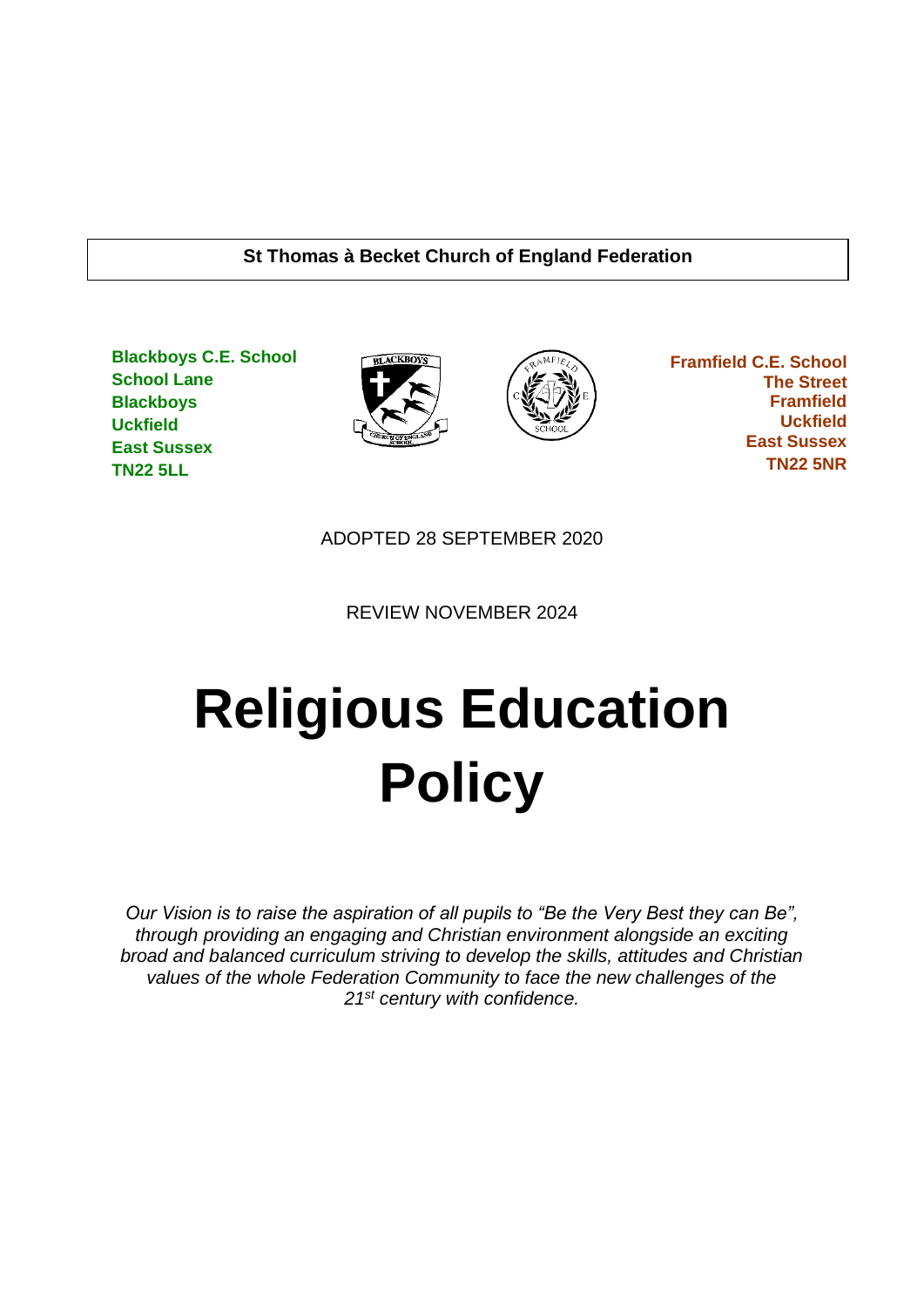| <b>CONTENTS</b>                       | <b>PAGE</b>    |
|---------------------------------------|----------------|
| Background                            | 3              |
| <b>Values and Aims</b>                | 3              |
| Objectives                            | $\overline{4}$ |
| Assessment, Recording and Reporting   | 6              |
| <b>Time Allocation</b>                | 6              |
| Planning                              | 6              |
| <b>Cross Curricular Opportunities</b> | $\overline{7}$ |
| Equality                              | $\overline{7}$ |
| Leadership and Management             | $\overline{7}$ |
| <b>Review</b>                         | 8              |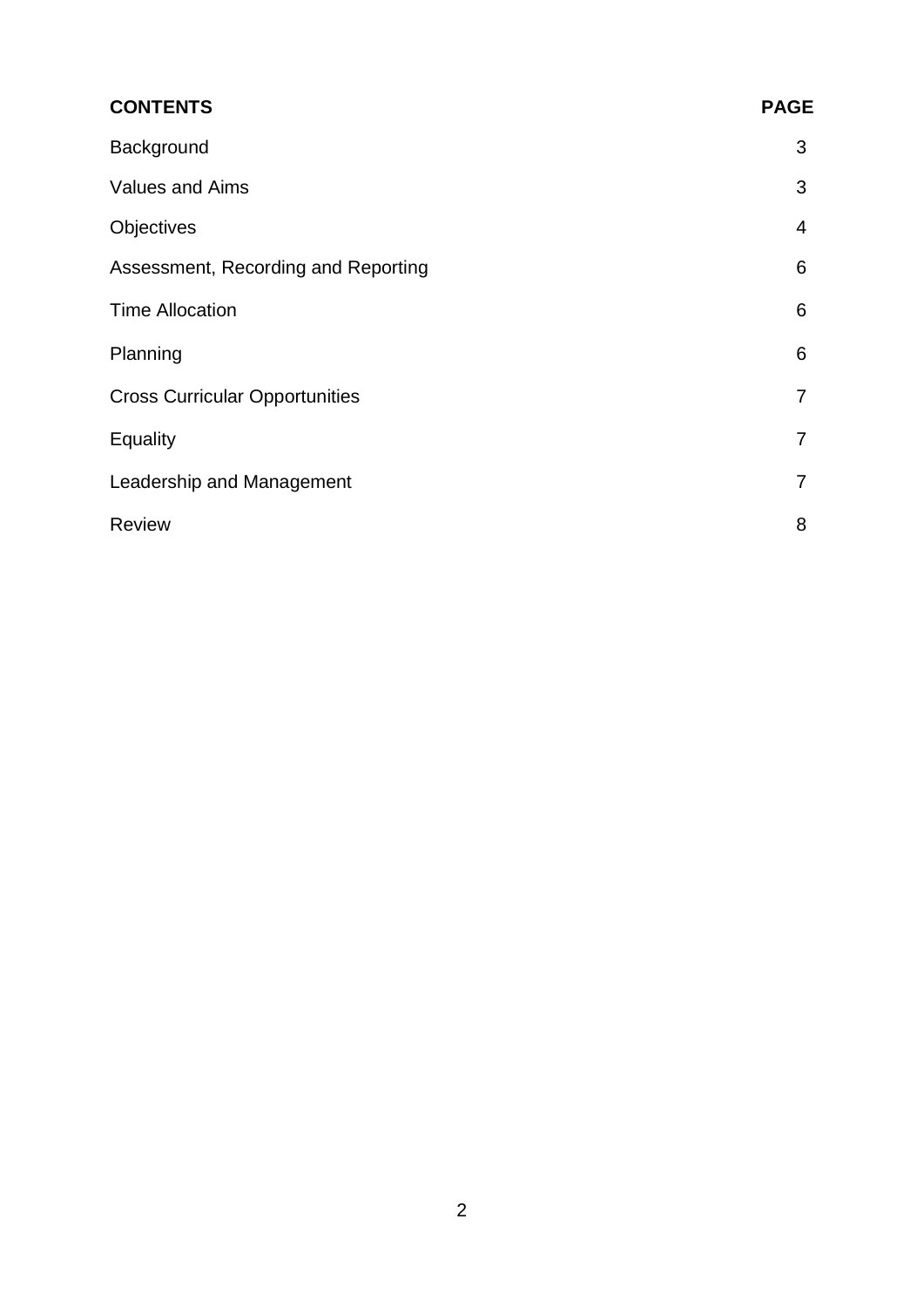# **Background**

Religious Education (RE) is not a National Curriculum subject but must be taught to all registered pupils. As RE is not nationally determined, the Local Education Authority must provide an Agreed Syllabus for Schools to follow. The St Thomas à Becket Church of England Federation (which is referred to as the Federation in the rest of this document) follow the East Sussex RE Agreed Syllabus June 2017, *"Continuing the Journey*" which has been used as the basis of their planning and delivery of RE.

Families who send their children to the Federation Schools are in the main 'nominally' Christian, however other faiths are sometimes represented. RE is concerned with "learning about religions and beliefs" and "learning from religions and beliefs" and it is not the practice of the Federation Schools to preach to or convert their pupils. The faith background of both members of staff and pupil's families is respected at all times.

Parents of a pupil at a community, foundation or voluntary school have the right to withdraw their child/children from all or part of the RE programme. Where parents have concerns about their child/children taking part in RE, they are asked to discuss their concerns first with their Headteacher. Who will be able to discuss the RE programme and teaching methods in greater detail and give parents access to the RE curriculum and resources used. Agreement on alternative provision for the child/children would need to be reached should they be withdrawn from the RE programme. Teachers may also withdraw from the teaching of RE.

## **Values and Aims**

We believe that in giving children the opportunity to study RE; to gain a deeper understanding of the Christian faith, other faiths and those following no faith, exploring how all are relevant today, and learning wisdom from the teachings of Jesus; this will inspire them to "Be the best they can be", to "live life in all its fullness" and to help to shape the world.

We believe at the Federation that RE both supports and strengthens what we aim to do in every aspect of school life. Our caring ethos and the value which we place on the development of the whole child - spiritually, morally, socially, culturally and intellectually is reflected in the RE curriculum. Specifically, RE at our Federation aims to enable pupils of whatever ability and level of development to:

- 1. Acquire and develop knowledge and understanding of principal world faiths practised in Great Britain. These include Buddhism, Christianity, Hinduism, Islam, Judaism and Sikhism, each of which is represented in East Sussex;
- 2. Develop an understanding of the influence of beliefs, values and traditions on individuals, communities, societies and cultures, including the local community;
- 3. Develop the ability to make reasoned and informed judgements about religious and moral issues with reference to the teachings of the principal religions;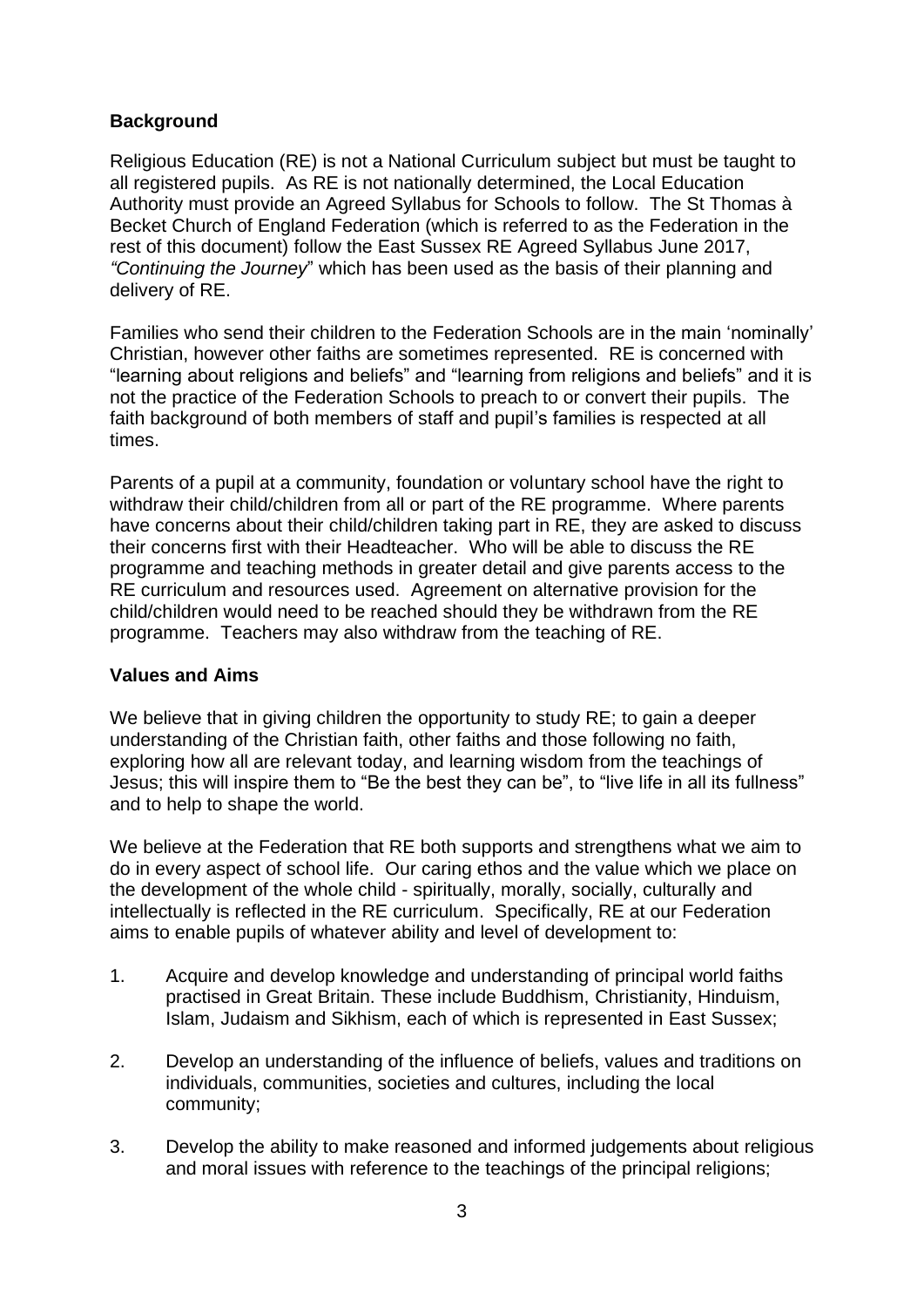4. Enhance their own spiritual, moral, social and cultural development by:

a) developing awareness of the fundamental questions of life arising from human experiences, and how religious beliefs and practices can relate to them;

b) responding to the fundamental questions of life in the light of their experience and with reference to religious beliefs and practices;

c) reflecting on their own beliefs, values and experiences in the light of their study;

d) expressing their own personal viewpoints in a thoughtful, reasoned and considerate way.

5. Recognise the right of people to hold different beliefs within an ethnically and socially diverse society.

## **Objectives**

## Learning

RE provokes challenging questions about the ultimate meaning and purpose of life, beliefs about God, the self and the nature of reality, issues of right and wrong and what it means to be human. It challenges pupils to reflect on, consider, analyse, interpret and evaluate issues of truth, belief, faith and ethics and to communicate their responses. RE should encourage all participants to reflect on their own beliefs and values and to acknowledge that others hold beliefs different from their own.

RE has two closely related aspects: Learning about Religions and Beliefs (AT1) and Learning from Religions and Beliefs (AT2). These two attainment targets with their associated statements set out the broad objectives in terms of knowledge, understanding and skills for the RE curriculum. RE is at its most effective when these two attainment targets are closely related in the learning experience.

## *AT1 Learning about Religions and Beliefs*

Building up knowledge and understanding of religions and beliefs: This includes investigating, thinking about and interpreting religious beliefs, teachings, sources, practices, ways of life and ways of expressing meaning with reference to the specific beliefs and religions studied.

# *AT2 Learning from Religion*

Building up investigative, reasoning and evaluation skills: This includes engaging with, reflecting on and responding to questions of identity, belonging, diversity, meaning, purpose, truth, values and commitments, making increasingly insightful links to the specific beliefs and religions studied.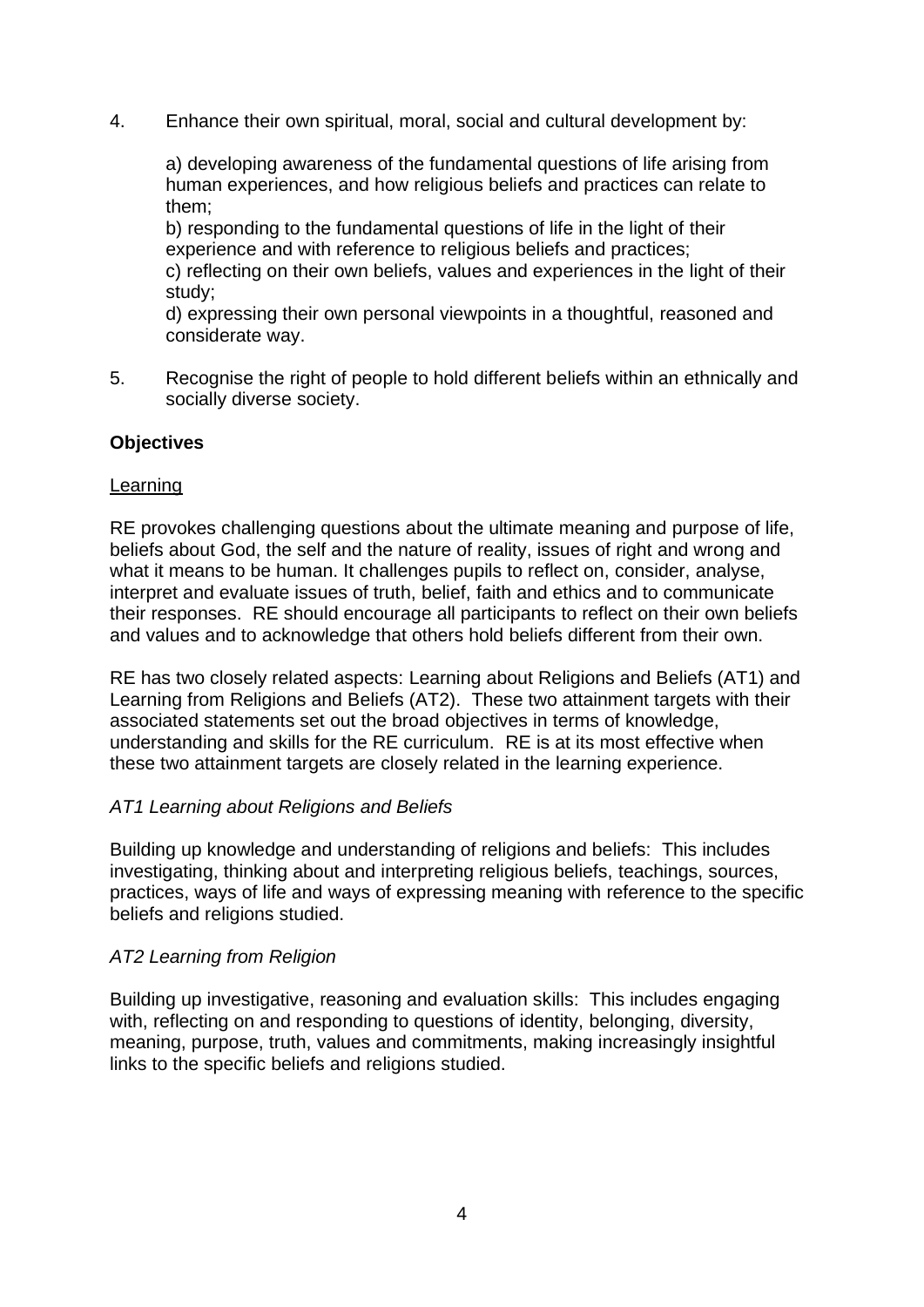# **Teaching**

Teaching the programmes of study should contribute to pupils' knowledge and understanding and provide opportunities for reflection on six key areas:

- Beliefs, teachings and sources e.g. stories, religious leaders, books, God/gods, self-sacrifice, truth, life after death;
- Practices and lifestyles e.g. people, festivals, pilgrimages, places, events, artefacts, lifestyle choices, actions, effects on individuals;
- Expressing meaning e.g. sacred texts, art, music, literature, symbolism, poetry, dance, drama, prayer, forms of religious and spiritual expression, silence/stillness;
- Identity, diversity and belonging e.g. belonging, preferences, relationships within family and community, influences on own lives, inspirational people;
- Meaning, purpose and truth e.g. amazement, sadness, disappointment, joy, awe, in connection with the natural world and life's journey, making sense of ultimate questions of life raised by life experiences;
- Values and commitments e.g. values, ethics, principles, rules, morality.

The teaching of RE seeks both to impart knowledge and develop understanding of religious experiences, feelings and attitudes through a variety of teaching and learning approaches. Providing a balance between the two key attainment targets underpins the teaching of RE at the Federation. At Key Stage 1 pupils' learning focuses primarily on Christianity and Judaism. At Key Stage 2 pupils build on their understanding of Christianity and also study Islam and Hinduism although festivals and celebrations from other faiths such as Judaism, Buddhism or people of no faith may be considered.

RE teaching specifically draws on the following:

- 1. Visits and visitors; enabling children to see at first hand religious people, objects, symbols, places, events, stories and explore with people who have faith;
- 2. Role play and drama; encouraging children to learn through familiar or unfamiliar settings and ask questions from their own encounters;
- 3. Artefacts; being able to explore items which are precious and/or used in religious worship, encouraging respect and questioning whilst deepening knowledge;
- 4. Music and the arts; enabling children to experience elements of religions in a sensory way;
- 5. Parents; by valuing the family backgrounds of the children and making them part of the Federation community;
- 6. Food sampling; making and baking foods from different faiths to support children's understanding.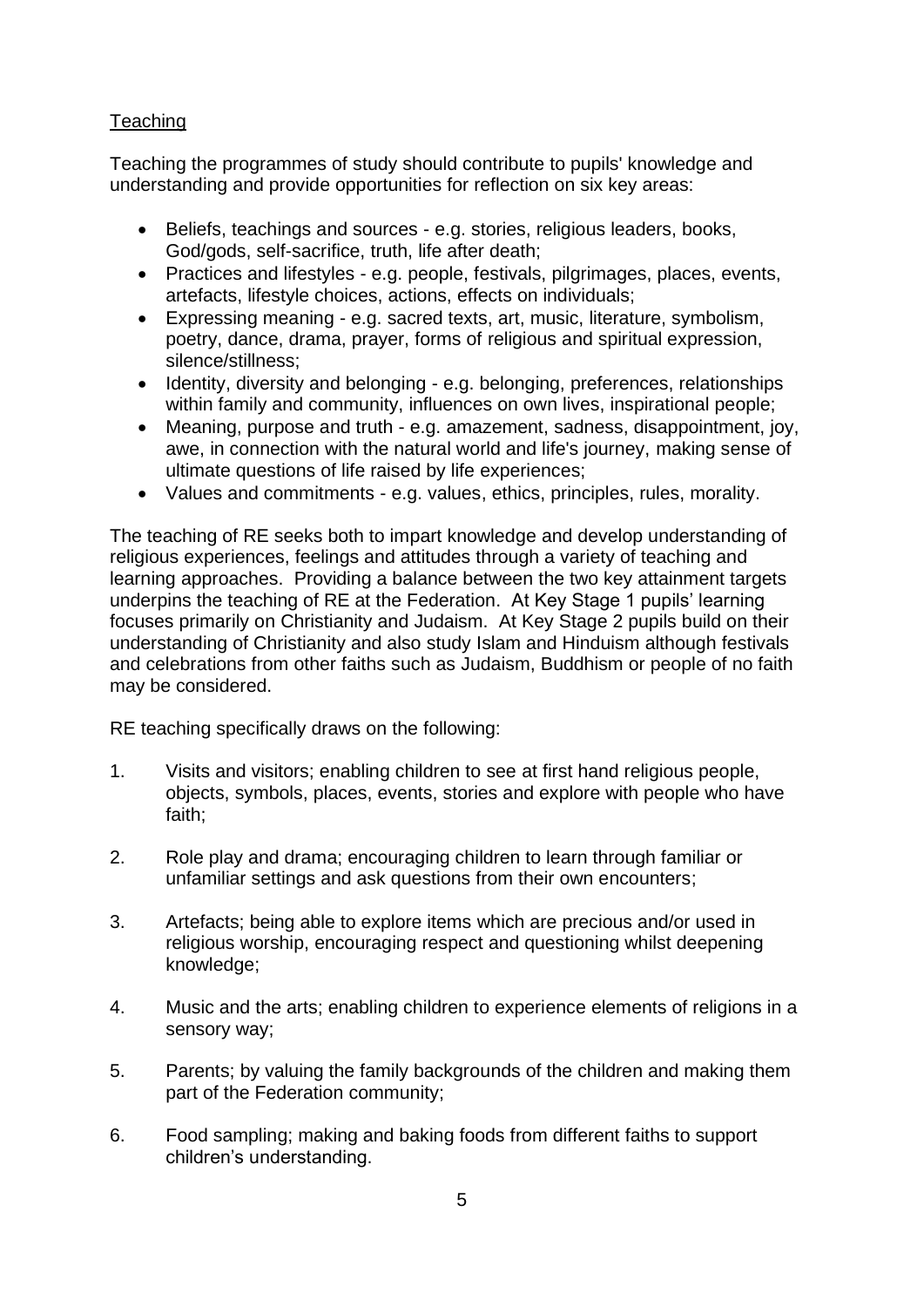The teaching of RE will involve some direct teaching and whole class, group, paired or individual activities. A range of teaching styles will be used including enquiry, exploration, discussion, asking and answering questions, artefacts, visits and faith visitors, to ensure pupils are actively engaged in learning.

# **Assessment, Recording and Reporting**

The Federation uses its own system for the assessment of RE which breaks each unit down into statements that describe the expected standard and what the unit would look like for children working towards or working above the expected standard.

Through activities, for example discussion with pupils, group activities, marking and guiding their work, observing, displaying work, asking and answering questions, Teachers are continually finding out about their pupils' achievements. This information is then recorded against the statements of attainment in line with other areas of the curriculum. At the Federation, we appreciate that a vital aid to learning is for pupils to be actively involved in their own assessment. Members of staff have undertaken moderation exercises to ensure that we are familiar with the statements and what they mean in the context of a pupil's work. School reports are sent home in the summer term of each year and the RE report is written with reference to the records made or pieces of work retained.

# **Time Allocation**

In line with the recommendations of the East Sussex Agreed Syllabus of Religious Education 2011, approximately 5% of curriculum time is given to RE. At Foundation Stage RE will be delivered flexibly according to the statutory requirements of the Early Years Foundation Stage (EYFS). At Key Stage 1 pupils spend around 36 hours per year and 45 hours per year at Key Stage 2. The time allocation does include visits and RE curriculum days, but not school productions related to festivals or collective worship time. (See Collective Worship Policy).

# **Planning**

In order to ensure that our aims are met and the Programme of Study is covered at each key stage, the Federation use the East Sussex units of learning for RE, "Understanding Christianity" which builds in coverage of and progression in both the content and concepts outlined in the Agreed Syllabus. We have used a combination of teaching RE through the creative curriculum. We teach RE as a separate subject but have also used RE days to enhance this learning.

Our medium-term plans give details of each unit of work for each term. The RE Subject Leader within the Federation reviews these plans on a regular basis. As we have mixed-age classes, we carry out the medium-term planning on a two-year rotation cycle. By so doing, we ensure that pupils have complete coverage of the Agreed Syllabus but do not have to repeat topics.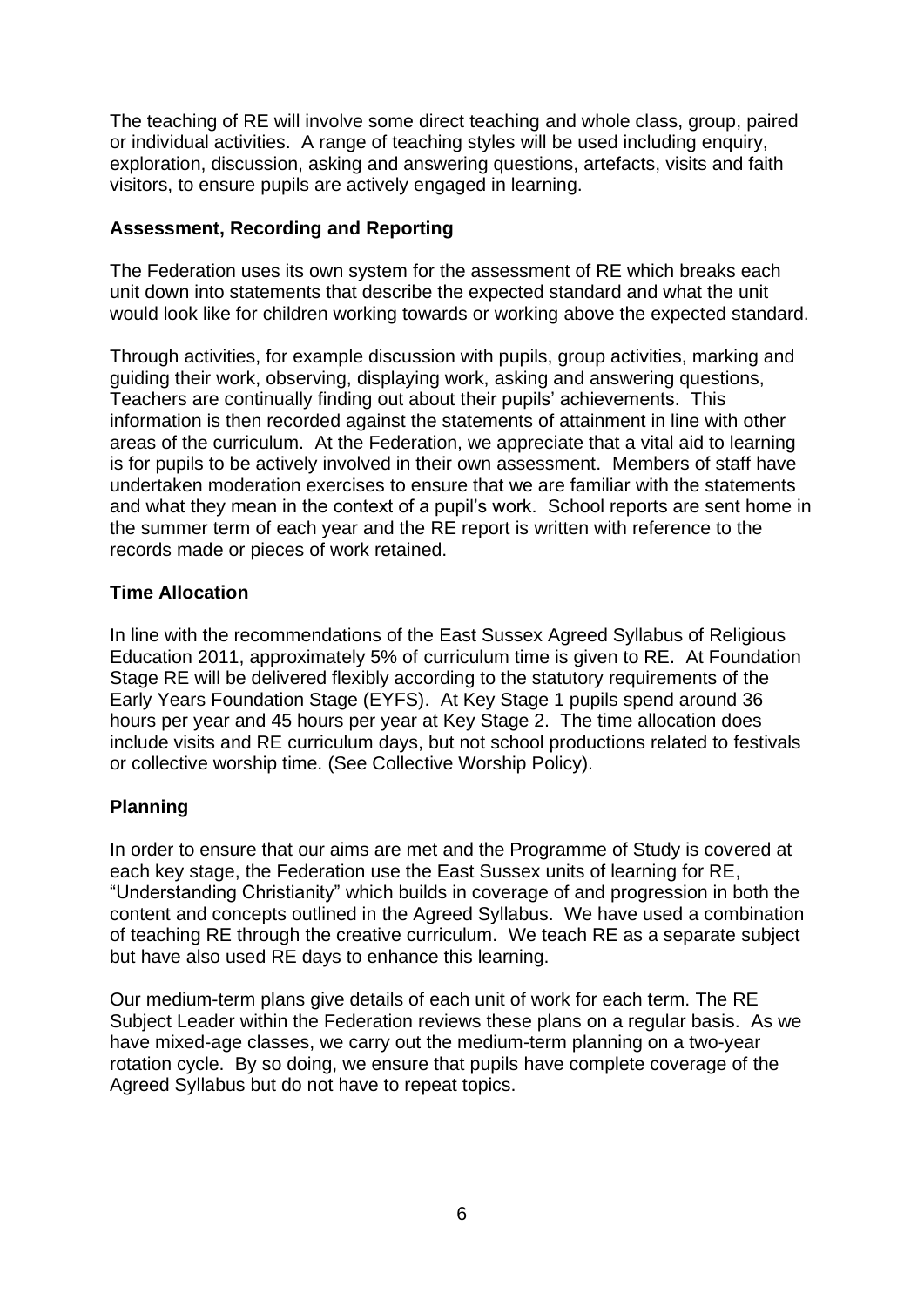Short-term planning of individual lessons is a matter for the Class Teacher. The RE Subject Leader is available to help with this and keeps a range of Teachers' resources as a guide. (When planning each unit of work the Teacher will identify which parts of the programme of study are to be the focus, the learning objectives for the unit, the learning tasks planned to achieve them, time allocated and any resources, visits or visitors needed. The work planned must be relevant to the needs of the pupils). Planning support is made available for Teachers from the Parish Vicar to help increase their subject knowledge. Each unit has a big question to answer and Teachers need to break this down into smaller questions for each lesson to support the children in answering the big question.

# **Cross Curricular Opportunities**

RE teaching and learning will be the means to many wider cross-curricular themes and dimensions. There are clearly very special opportunities to explore multicultural and equality issues and for consideration of the environment.

Moral questions will be raised, and pupils will develop a sense of citizenship through many aspects of the explicit RE curriculum. Links will be made with people and communities within the locality. Pupil's skills in oracy and literacy will be enhanced. Problem-solving, decision-making and interpersonal skills will be developed.

# **Equality**

Provision for RE is in accordance with the Federation's Equality Policy. In accordance with the aims of the Federation the pupils will develop an appreciation of and respect for the beliefs and philosophies of others. Pupils will be encouraged to value the rich variety of cultural traditions and lifestyles represented in Great Britain. It is acknowledged and respected that deep beliefs are held in the area of RE. It is therefore the aim of the Federation to deal with any matters arising as sensitively as possible. Provision for pupils with special educational needs, including more able pupils, will follow the Federation's Policies in these areas. Pupil's needs are carefully monitored and supported through Teacher planning and assessment. This enables objectives, tasks, teaching methods, resources and Teacher/adult input to be matched to pupil needs. It includes the use of more challenging objectives or extension materials and tasks for the more able.

## **Leadership and Management**

The RE Subject Leader for the Federation manages this area of the curriculum in line with the requirements of a Subject Leader. They attend East Sussex network meetings to ensure they are up to date with current practice in RE. There are regular staff meetings on RE and Collective Worship, led by the Subject Leader; where areas for development are discussed and evaluated against the subject action plan as part of the Federation Development Plan. This Policy is reviewed as required at that meeting to ensure it still represents the values and practice of the Federation.